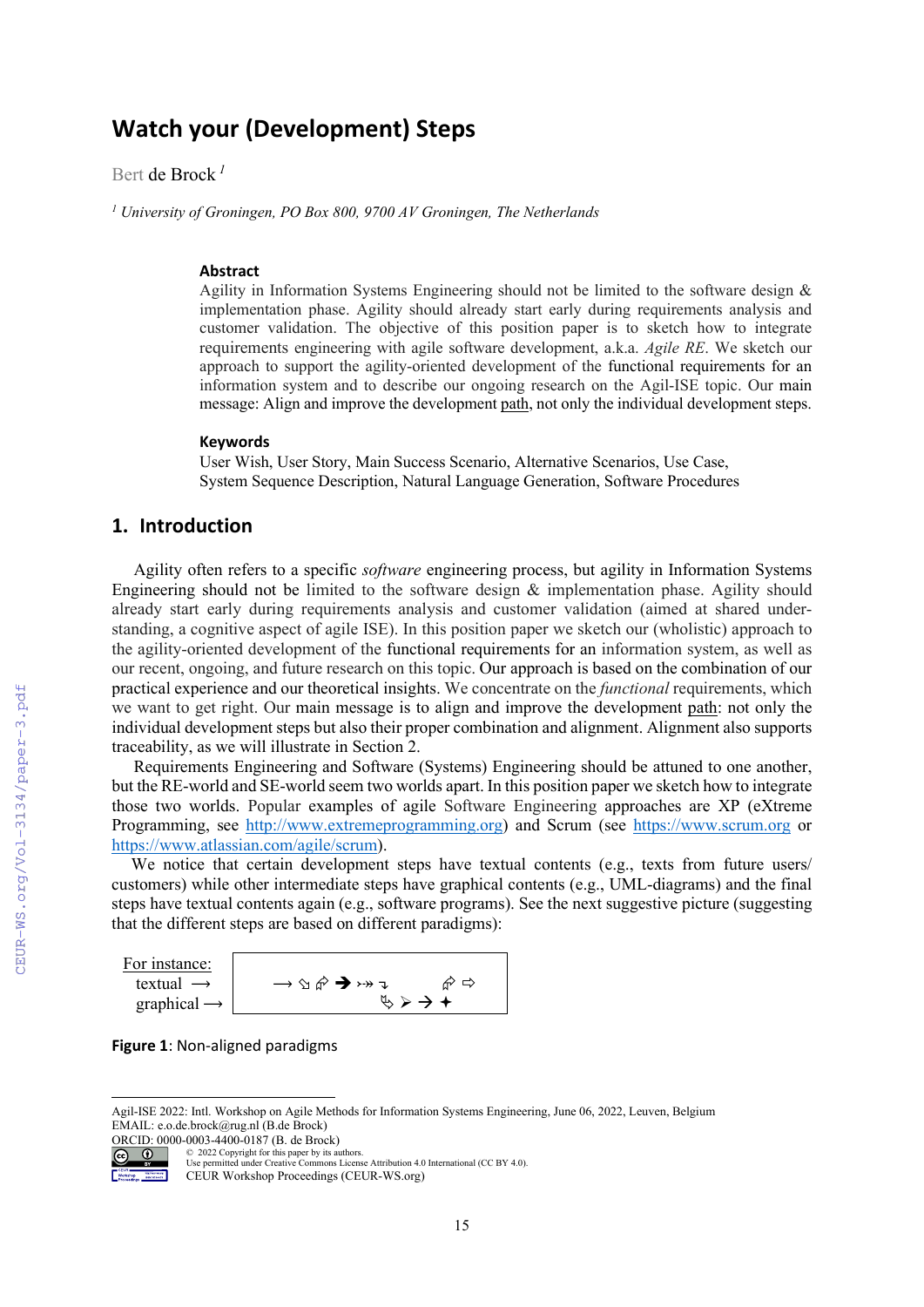### **2. Our approach**

Figure 2 shows a possible conceptual model for an agile development path for a functional requirement where existing notions are in white and our notions are in yellow:

| eUW                                                                | elementary User Wish                  |
|--------------------------------------------------------------------|---------------------------------------|
| $pUW = eUW + parameters$                                           | parameterized User Wish               |
| $=$ UW + actor [+ benefit(s)]<br>US                                | User Story                            |
| <b>MSS</b>                                                         | Main Success Scenario                 |
| $AS^*$                                                             | Alternative Scenarios (0 or more)     |
| $=$ MSS + AS*<br>UC                                                | Use Case                              |
| = schematic UC (MSS $\oplus$ AS <sup>*</sup> , integrated)<br>tSSD | textual System Sequence Description   |
| Text in NL<br>(for validation by the customer)<br>gSSD             | graphical System Sequence Description |
| $SW\text{-procedure}(s)$                                           |                                       |

**Figure 2**: A conceptual model for a complete development path for a functional requirement

During validation it might turn out that the result wasn't okay yet. In that case, we have to go back, most likely to the MSS or the ASs (as indicated in Figure 6). So, our development approach is *iterative*, i.e., improving 'the same piece' through successive refinements/adaptions. A 'piece' could be only *one functional requirement / use case*, or even only *one scenario* within a use case.

The results of a Requirements Analysis phase for a system essentially consist of a description of the *dynamics*, describing the relevant *processes* (i.e., what the system must be able to *do*), and a description of the *statics*, describing the relevant *data structures* (i.e., what the system must *know*). We specify the *dynamics* in the form of *textual System Sequence Descriptions* (*tSSDs*). The *statics* are often given in the form of a *Conceptual Data Model*. Together, the statics and the dynamics constitute a complete conceptual 'blue print' of the system to be developed, as summarized in Table 1:

#### **Table 1**

The aspects and how they are described

| Aspect to be described   | <b>Requirements Analysis result</b> |
|--------------------------|-------------------------------------|
| Dynamics / Processes     | <b>Textual SSDs</b>                 |
| Statics / Data structure | <b>Conceptual Data Model</b>        |

For the dynamic aspects we developed:

- a *syntax* for our textual SSDs [1]
- a formal, declarative *semantics* for those textual SSDs [2]
- a mapping of those textual SSDs to Natural Language [3]
- a mapping of those textual SSDs to graphical SSDs [3]

The mappings of a textual SSD to Natural Language and to a graphical SSD can be used to validate the textual SSD (resulting from a Requirements Analysis phase) with the user community.

For the static aspects we developed:

- a mapping of conceptual data models to Natural Language [4]
- a mapping of conceptual data models to SOL [5]

The mapping of a Conceptual Data Model to Natural Language can be used to validate the Conceptual Data Model (resulting from Requirements Analysis) with the user community. The mapping to SQL gives (a first version of) an implementation design.

Figure 3 positions and links our 'development products' schematically (with existing components in white and our 'development products' in yellow):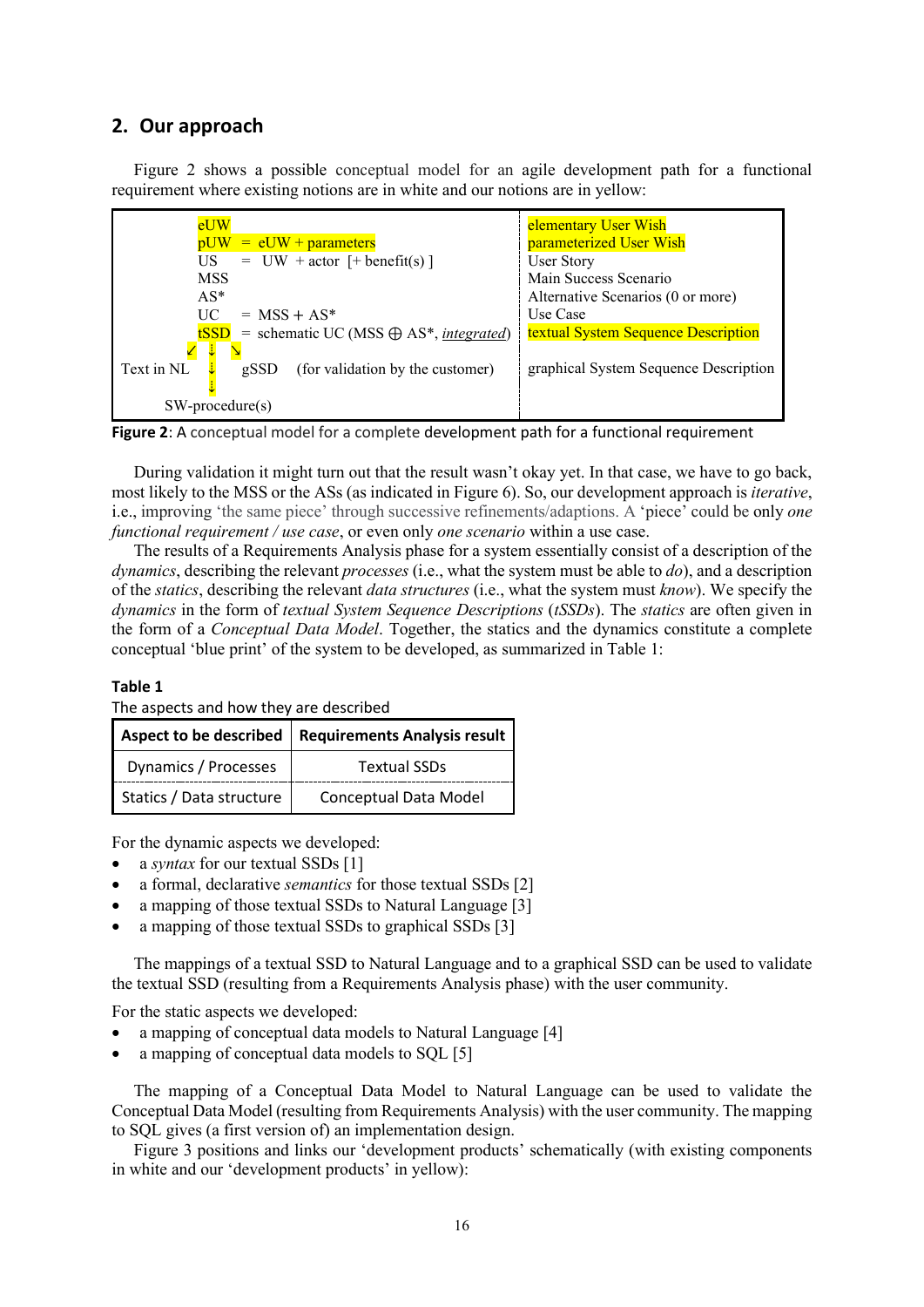

**Figure 3**: What we did so far

It is worthwhile to sketch a complete example of a development path for a concrete functional requirement, showing the artefacts produced along the development path. Figure 4 contains such an example.

| eUW             | Register a student                                                                                                                                                                                                                                                                                                                                                                                                                                                                                                                                                                                      |
|-----------------|---------------------------------------------------------------------------------------------------------------------------------------------------------------------------------------------------------------------------------------------------------------------------------------------------------------------------------------------------------------------------------------------------------------------------------------------------------------------------------------------------------------------------------------------------------------------------------------------------------|
| pUW             | Register a student with a given name, address, country, birth date,                                                                                                                                                                                                                                                                                                                                                                                                                                                                                                                                     |
| <b>US</b>       | As an administrator, I want to <i>Register a student</i> [ because  ]                                                                                                                                                                                                                                                                                                                                                                                                                                                                                                                                   |
| <b>MSS</b>      | The user asks the system to $\langle$ pUW $\rangle$ ( <i>Register a student with</i> )<br>1.<br>2. The system fulfils $\langle pUV \rangle$<br>$( Register\ a\ student\ with\ )$<br>3. The system sends result to the user $(e.g., registered data including the generated student nr.)$                                                                                                                                                                                                                                                                                                                |
| $AS^*$          | AS1: If (s) he is a foreigner then $\dots$<br>AS2: If (s) he was a student before then<br>AS3:<br>÷                                                                                                                                                                                                                                                                                                                                                                                                                                                                                                     |
| UC              | $MSS + AS1 + AS2 + AS3 + $<br>(But what if the foreigner was a student before?)                                                                                                                                                                                                                                                                                                                                                                                                                                                                                                                         |
| tSSD            | User $\rightarrow$ System: $\langle$ pUW>;<br>if student is a foreigner<br>then $\dots$<br>(even if the foreigner was a student before, as the customer told us)<br>else if (s) he was not a student before<br>then System $\rightarrow$ System: generate new student number;<br>System $\rightarrow$ System: fulfil <puw, new="" number="" student="" with=""><br/>else <br/>end<br/>end:<br/>System <math>\rightarrow</math> User: result (e.g., registered data including generated student number)</puw,>                                                                                           |
| SW-procedure(s) | E.g., a stored procedure in SQL<br>@output is declared as a return parameter here<br>(Let's suppose that student number is declared as an AUTO-INCREMENT primary key field)<br>CREATE PROCEDURE RegisterStudent @n VARCHAR(50), @a VARCHAR, @c VARCHAR(20),<br>@bd DATE, , @output VARCHAR OUTPUT<br>AS<br><b>BEGIN</b><br>IF $@c \iff 'NL'$<br>THEN<br>$\sim$<br>ELSE IF<br>THEN BEGIN INSERT INTO Student (name, address, country, )<br>VALUES $(\mathbb{R}^n, \mathbb{R}^n, \mathbb{R}^n, \mathbb{R}^n)$<br>SELECT @output = 'Done. New student nr. is $1 + 5$<br><b>END</b><br>$ELSE$<br><b>END</b> |



Note that the resulting procedure follows the structure of the textual SSD.

Figure 4 also illustrates the *traceability virtues* of our aligned approach: The original user wish (*Register a student*) forms a 'trace' all the way from that user wish down to the software procedure (*RegisterStudent*). Since textual SSDs can also be named in our syntax, the textual SSD produced during the development could be named *RegisterStudent* as well. All in all, the traces arise *during* and *as part of* the development, not produced as a (ceremonial) duty afterwards, as is typically the case [6].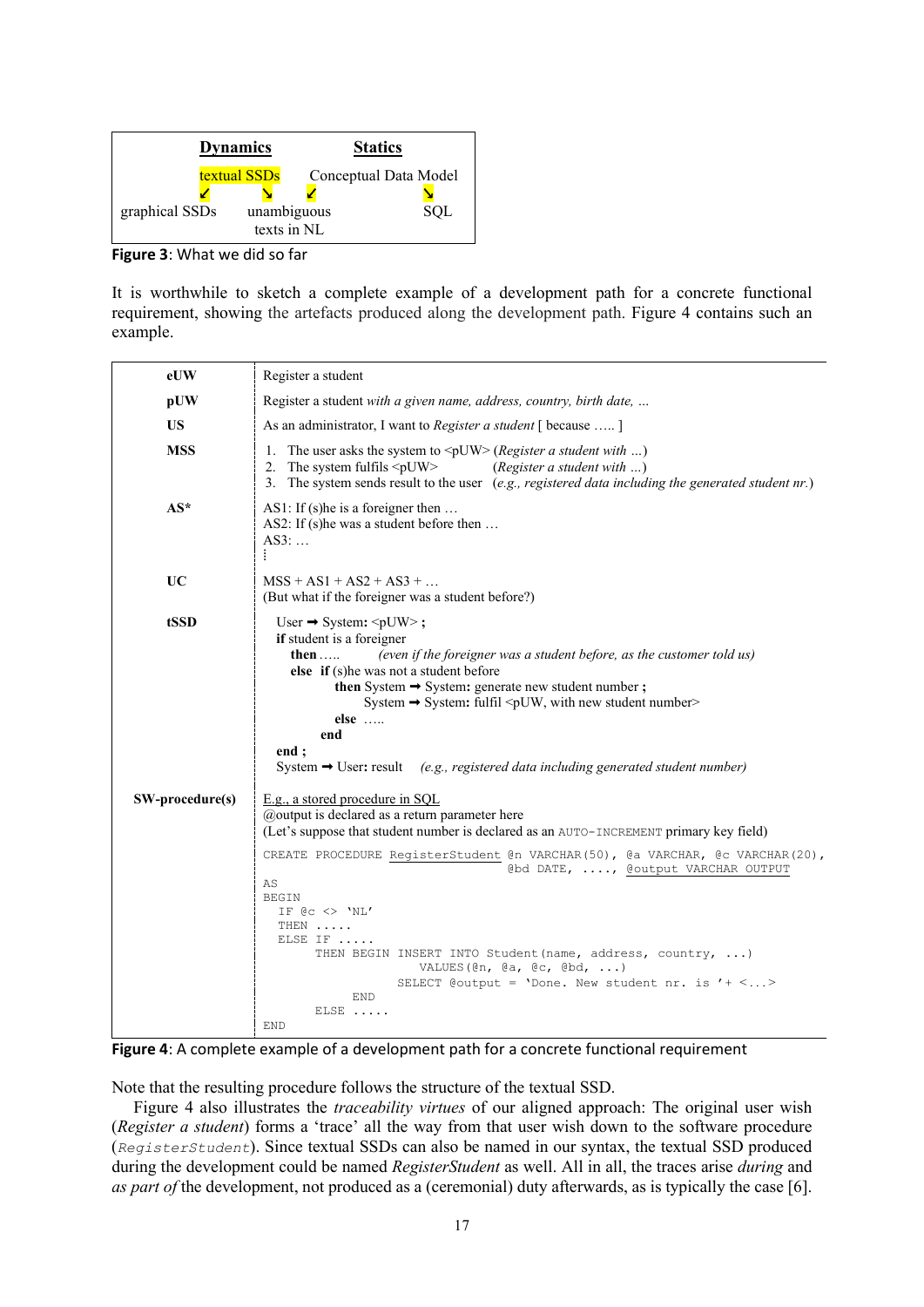In Figure 5 we show the *graphical SSD* generated from our textual SSD and the generated *NL-text* next to it, but both with all scenarios integrated now. For the generation of the graphical SSD we used the drawing generation tool Plantuml (see [https://plantuml.com/sequence-diagram,](https://plantuml.com/sequence-diagram) and our appendix for the code). For a complex example we refer to [7].



**Figure 5**: The *graphical SSD* and the *natural language text* generated from our *textual SSD*

All this is worked out in detail in the forthcoming book [8].

# **3. An Agile Method for Information Systems Engineering**

Now we are ready to sketch an agile method for information systems engineering (Agil-ISE).

When a new user wish pops up, then you can 'walk the line' we sketched, i.e., follow the aligned development path, completely from *initial user wish* all down to *implementation* (say, in Java or SQL). The development path for a single functional requirement also includes *validation*.

We can write it out as a business process, an agile *ISE-business* process. In other words, this is about business process alignment and *ISE-business agility*. All in all, it brings us to the following agile method for information systems engineering (Agil-ISE):

| An agile method for information systems engineering (Agil-ISE)<br>for the development of a functional requirement |                                                                            |  |
|-------------------------------------------------------------------------------------------------------------------|----------------------------------------------------------------------------|--|
| eUW                                                                                                               | An elementary User Wish comes in                                           |  |
| pUW                                                                                                               | Which parameters should it have?                                           |  |
| <b>US</b>                                                                                                         | Which benefit(s) does it have? (Mention at least one)                      |  |
| <b>US</b>                                                                                                         | Which $actor(s)/role(s)$ ?                                                 |  |
| <b>MSS</b>                                                                                                        | Write out the Main Success Scenario                                        |  |
| tSSD                                                                                                              | Convert it to a textual SSD                                                |  |
| NL-text                                                                                                           | Generate the corresponding NL-text                                         |  |
| gSSD                                                                                                              | Generate the corresponding graphical SSD (if desirable)                    |  |
| Validate                                                                                                          | Let the customer validate the generated NL-text and/or gSSD                |  |
|                                                                                                                   | SW-procedures Convert the (possibly adapted) tSSD to software procedure(s) |  |
| For each individual Alternative Scenario there is an additional integration step:                                 |                                                                            |  |
| AS                                                                                                                | Write out the Alternative Scenario                                         |  |
| tSSD                                                                                                              | Convert it to a (local) textual SSD                                        |  |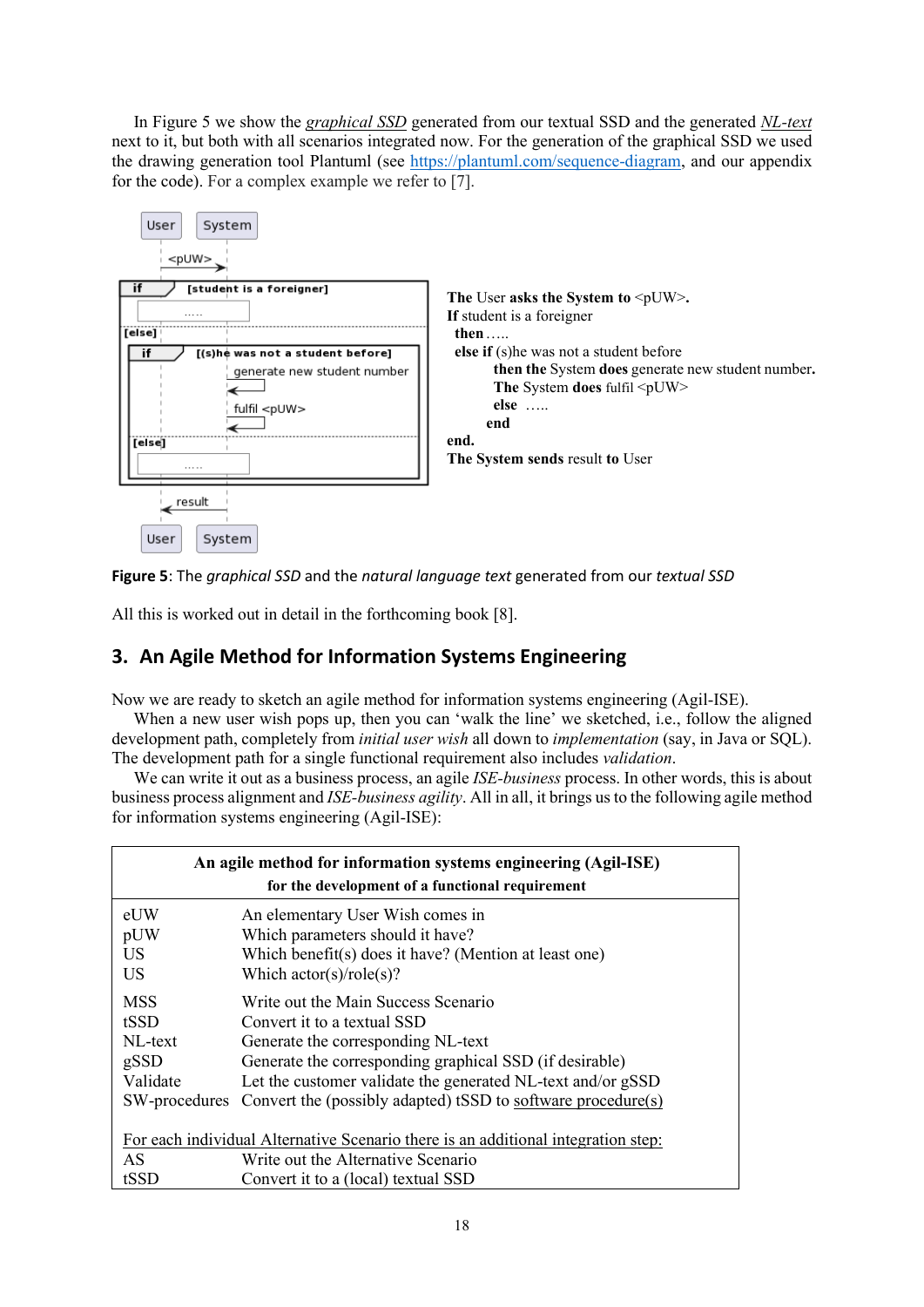| $\overline{\text{MSS} \oplus \text{AS*}}$ | Integrate it into the already existing textual SSD                                   |
|-------------------------------------------|--------------------------------------------------------------------------------------|
| NL-text                                   | Generate the corresponding NL-text                                                   |
| gSSD                                      | Generate the corresponding graphical SSD (if desirable)                              |
| Validate                                  | Let the customer validate the generated NL-text and/or gSSD                          |
|                                           | SW-procedures Convert the (possibly adapted) tSSD to (adapted) software procedure(s) |

Note that each development cycle results in one or more actual software procedures.

Until now we discussed the development of an individual functional requirement (FR). Developing several FRs can be done *incrementally*, i.e., developing (and delivering) the system 'piece by piece'. And if there are several development teams to develop the FRs, an individual FR should preferably be handled *within* one team. Figure 6 illustrates these aspects. This way of working makes the approach well scalable.



**Figure 6** Iterative and incremental development with several teams

Furthermore, the usual agile practices can be applied here. We use the principles so nicely formulated in the Agile Manifesto [\(http://agilemanifesto.org/\)](http://agilemanifesto.org/):

- Individuals and interactions over processes and tools
- Working software over comprehensive documentation
- Customer collaboration over contract negotiation
- Responding to change over following a plan

Our approach is worked out in more detail in [8]

# **4. Future work / Research agenda**

Currently we are working on a mapping of those textual SSDs to SQL (see the dotted downward arrow in Figure 2). Our planned future research is to elevate our theory to meta-level in order to be able to generate all this from a central repository (so, automation in agile ISE).

# **5. References**

- [1] E.O. de Brock: *From Business Modeling to Software Design*. In B. Shishkov (ed.): Proceedings BMSD (Business Modeling and Software Design), LNBIP 391, pp. 103–122 (2020)
- [2] E.O. de Brock: *Declarative Semantics of Actions and Instructions*. In B. Shishkov (ed.): Proceedings BMSD (Business Modeling and Software Design), LNBIP 391, pp. 297–308 (2020)
- [3] E.O. de Brock: *On System Sequence Descriptions*. In M. Sabetzadeh et al (eds.): Joint Proc. of REFSQ-2020 Workshops, Doctoral Symposium, Live Studies Track, and Poster Track (2020)